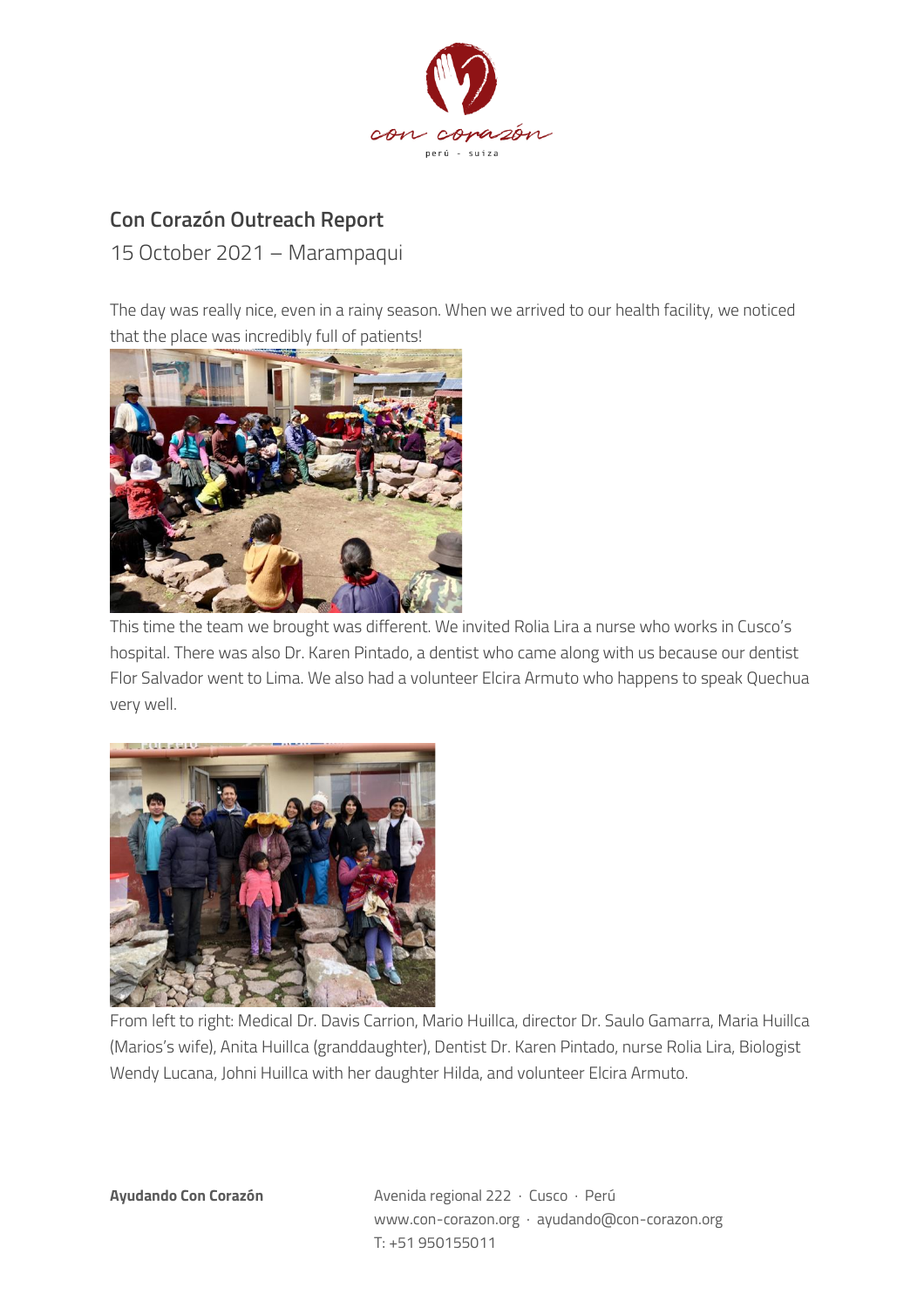

## **Activities**

When we arrived, there were 68 patients waiting. Unfortunately, we had to turn 22 patients away.

Dr. Davis saw 29 patients with different complains.

Dr. Karen along with dental assistant Dennis Castro (he took the team picture) saw 17 patients. Many fillings were done.

In Pharmacy Johni Huillca was able to deliver medicines and explain the doctor instructions.

Nurse Rolia Lira, organized the patients in triage and delivered many intramuscular medications. Our volunteer Elcira has helped in triage, translated in dental and medical office.

## **Photo Gallery**



While we were treating the patients, a strong hailstorm fell on Marampaqui. The patients had to shelter inside our health center. Some of them could not fit within the building. Notice that the majority of patients do not wear mask anymore. some say "we do not fear the Corona virus anymore". Although we encourage them to wear masks. They also say the have been vaccinated already.



After our lunch time, Mr. Mario Huillca and his family came up to visit us. He encouraged us to continue the good work and to be kind to each other especially with the patients.

**Ayudando Con Corazón** Avenida regional 222 · Cusco · Perú www.con-corazon.org · ayudando@con-corazon.org T: +51 950155011